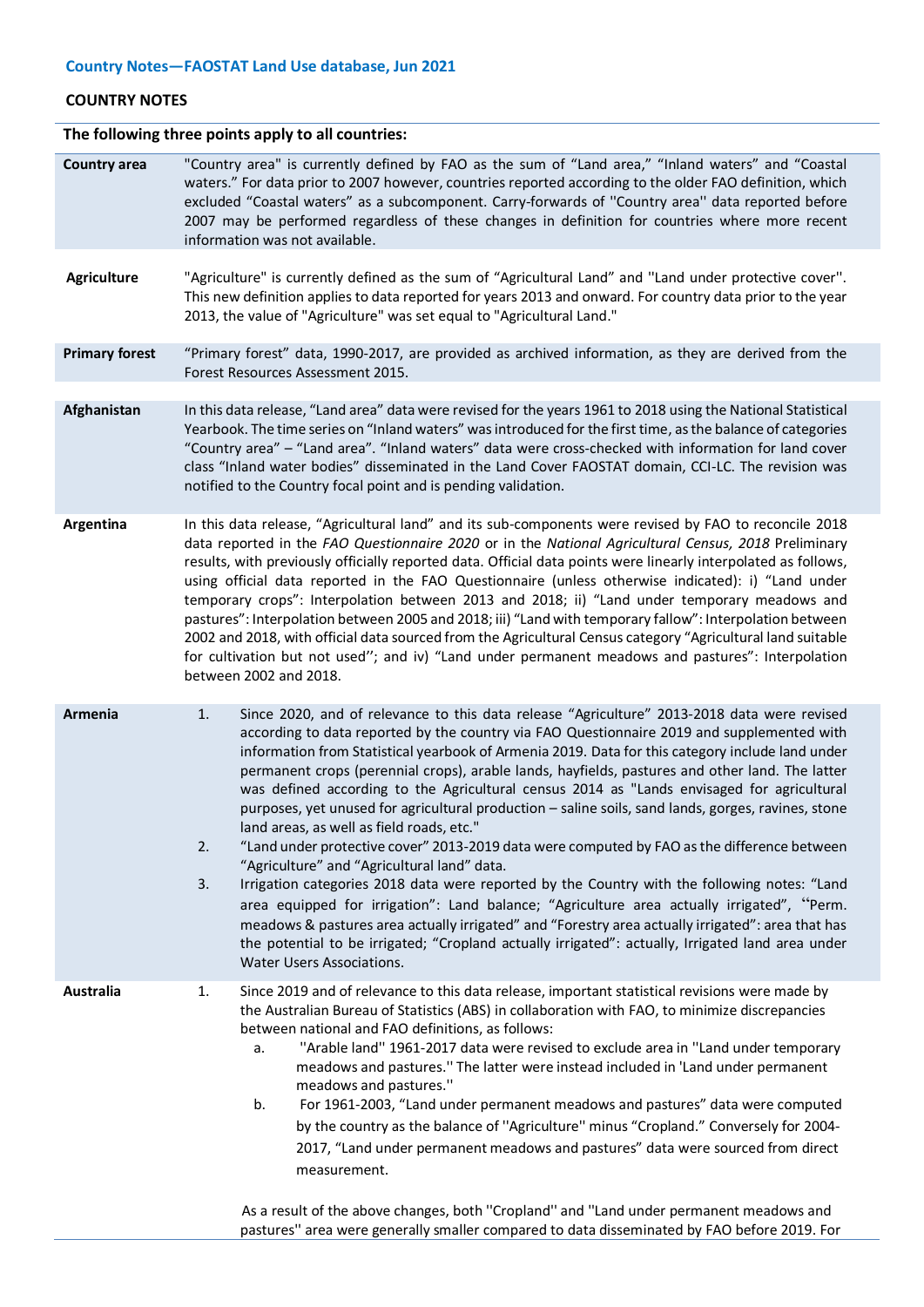|                                  | instance, on average over the period 2008-2017, areas under cropland, permanent meadows<br>and pasture, and their aggregate, agricultural land, were respectively 17 and 7, and 24 million<br>ha less than previously published. At the same time, data provided by the country for area of<br>"Agriculture" and "Land under protective cover" were not consistent with this revision, as<br>neither were revised to accommodate the large changes in agricultural area. In particular, ABS<br>does not follow FAO land use definitions of "Agriculture," i.e., it does not define it as the sum of<br>agricultural land and land under protective cover.<br>"Agriculture" area refers to total farm area. It may thus include areas that under FAO definitions<br>2.<br>would be reported elsewhere, for instance under 'forest land' and 'other land';<br>3.<br>"Land under permanent crops" is the sum of land under fruit trees, nut trees, plantation or<br>berry fruits, nurseries, cut flowers, cultivated turf and grapevines;<br>"Land under protective cover" corresponds to the Country land category "Land mainly used for<br>4.<br>other agricultural purposes (including feedlots, piggery and poultry sheds)";<br>5.<br>Income thresholds (ABS term: Estimated Value of Agricultural Operations, EVAO) used to define<br>farms included in scope of relevant agricultural surveys and the national Census changed over<br>time, potentially affecting time-series consistency. The EVAO threshold most recently applied<br>was \$40,000 or greater for the years 2015-2017. |  |  |  |
|----------------------------------|--------------------------------------------------------------------------------------------------------------------------------------------------------------------------------------------------------------------------------------------------------------------------------------------------------------------------------------------------------------------------------------------------------------------------------------------------------------------------------------------------------------------------------------------------------------------------------------------------------------------------------------------------------------------------------------------------------------------------------------------------------------------------------------------------------------------------------------------------------------------------------------------------------------------------------------------------------------------------------------------------------------------------------------------------------------------------------------------------------------------------------------------------------------------------------------------------------------------------------------------------------------------------------------------------------------------------------------------------------------------------------------------------------------------------------------------------------------------------------------------------------------------------------------------------------------------------------------------|--|--|--|
| Austria                          | In this data release, the Country revised data on "Land area" for 1961-2013 and "Inland waters" for 1961-<br>2014. The revised data are compliant with the methodology applied by the Federal Office of Meteorology<br>and Surveying.                                                                                                                                                                                                                                                                                                                                                                                                                                                                                                                                                                                                                                                                                                                                                                                                                                                                                                                                                                                                                                                                                                                                                                                                                                                                                                                                                      |  |  |  |
| <b>Belarus</b>                   | No data were provided by the Country nor estimated by FAO for "Land under protective cover".<br>1.<br>This category was reported in the FAO Questionnaire as not available, although data on<br>"Agriculture" and its other sub-component "Agricultural land" were officially provided.<br>In this data release, the Country revised data on "Land area" and "Inland waters" for 1992-2012<br>2.<br>and 2017.                                                                                                                                                                                                                                                                                                                                                                                                                                                                                                                                                                                                                                                                                                                                                                                                                                                                                                                                                                                                                                                                                                                                                                              |  |  |  |
| <b>Bermuda</b>                   | Since 2013, data on "Country area" category includes data on "Coastal waters".                                                                                                                                                                                                                                                                                                                                                                                                                                                                                                                                                                                                                                                                                                                                                                                                                                                                                                                                                                                                                                                                                                                                                                                                                                                                                                                                                                                                                                                                                                             |  |  |  |
| <b>Bhutan</b>                    | Since 2016, data on "Land under permanent crops" category have been reported in FAO Questionnaire to<br>cover a reduced number of crops (i.e. Apple, Orange, Areca nut and Cardamom).                                                                                                                                                                                                                                                                                                                                                                                                                                                                                                                                                                                                                                                                                                                                                                                                                                                                                                                                                                                                                                                                                                                                                                                                                                                                                                                                                                                                      |  |  |  |
| <b>Bosnia</b> and<br>Herzegovina | Since 2013, data collection methodology of "Agricultural land" category and its components has<br>1.<br>changed to align to European Union legislation.<br>Data on "Inland waters used for aquaculture or holding facilities" were provided officially in the<br>2.<br>2020 FAO Questionnaire.                                                                                                                                                                                                                                                                                                                                                                                                                                                                                                                                                                                                                                                                                                                                                                                                                                                                                                                                                                                                                                                                                                                                                                                                                                                                                             |  |  |  |
| <b>Brazil</b>                    | Since 2019 and of relevance to this data release, data for "Agriculture" and its sub-components (i.e.,<br>Agricultural land and Cropland; temporary and permanent crops, fallow, permanent meadows and<br>pastures) were revised by FAO in collaboration with National experts at the <i>Empresa Brasileira de Pesquisa</i><br>Agropecuária (EMBRAPA). Revised figures now incorporate information from the 2017 National<br>Agricultural Census (previously not available), and better align the 1961-2017 FAOSTAT time-series with<br>data from published national Censuses (1960, 1970, 1975, 1980, 1985, 1995, 2006, 2017).                                                                                                                                                                                                                                                                                                                                                                                                                                                                                                                                                                                                                                                                                                                                                                                                                                                                                                                                                            |  |  |  |
|                                  | As a result of the 2019 revision, disseminated area of "Cropland" and area of "Land under permanent<br>meadows and pastures" were smaller compared to values disseminated in previous FAOSTAT data<br>releases, in particular for values after the year 1995. For instance, for the year 2016, area of "Cropland"<br>was 63 M ha, while it was 88 M ha in releases prior to 2019. Similarly, for the year 2016, the area of "Land<br>under permanent meadows and pastures" was 172 M ha, whereas it was 191 M ha in releases prior to<br>2019. The differences were balanced by an equivalent increase in "Other land" in order to keep total<br>country area constant.                                                                                                                                                                                                                                                                                                                                                                                                                                                                                                                                                                                                                                                                                                                                                                                                                                                                                                                    |  |  |  |
| <b>Bulgaria</b>                  | "Land area equipped for irrigation" has a break in time series in 2003, due to changes in definition<br>1.<br>applied by the Country to align to EUROSTAT category "Irrigable area," collected via Farm<br>Structure Survey.<br>The 2018 value of "Coastal waters" was reported by the Country for the first time in the FAO<br>2.<br>Questionnaire 2019, alongside the value of "Country area", but without specifying data for the<br>other two sub-components. Carry-forwards of 2009 official data for "Land area" and 2007 official<br>data for "Inland waters" were thus performed to gap-fill the corresponding 2018 values. It should<br>be noted that 2018 value of "Country area" reported by the Country, is smaller than the sum of<br>its three sub-components.<br>The following categories and relevant notes were reported in Questionnaire 2019 as follows:<br>3.<br>"Inland waters used for capture fisheries": Total area of waters, mainly dams, ponds, lakes, etc.,                                                                                                                                                                                                                                                                                                                                                                                                                                                                                                                                                                                                    |  |  |  |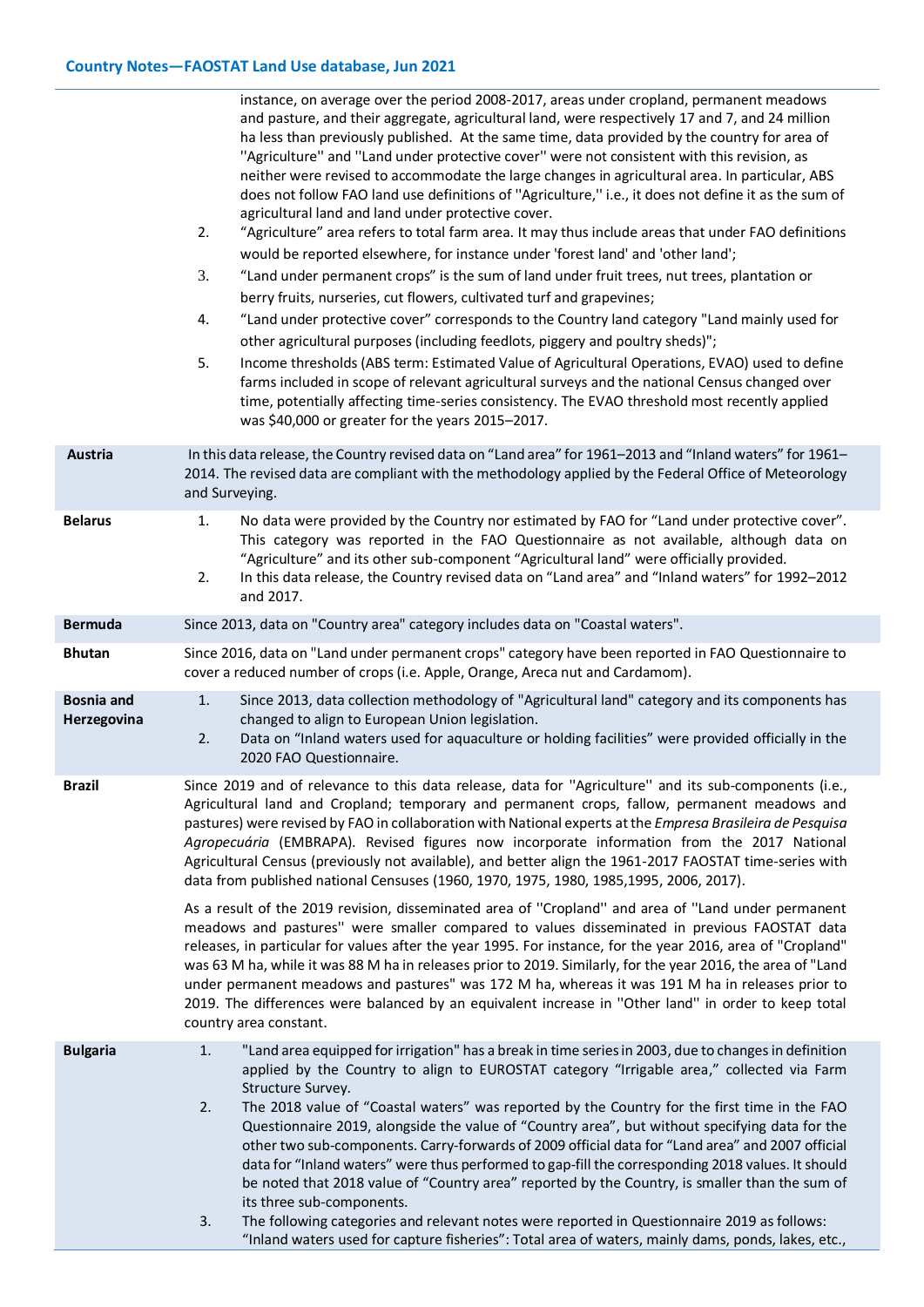|          | excl. river Danube; "Inland waters used for capture fisheries": Bulgarian section of river Danube;<br>"Coastal waters used for aquaculture or holding facilities" and "Coastal waters used for capture<br>fisheries": includes/overlaps coastal waters and EEZ.<br>Data for 2019 on "Coastal waters used for capture fisheries" was officially provided in FAO<br>4.<br>Questionnaire 2020 although area of "Costal waters" was reported not available.                                                                                                                                                                                                                                                                                                                                                                                                                                                                                                                                                                                                                                                                                                                                                                                                                                                                                                                                                                                                                                                                                                                                                                                                                                                                                                                         |  |
|----------|---------------------------------------------------------------------------------------------------------------------------------------------------------------------------------------------------------------------------------------------------------------------------------------------------------------------------------------------------------------------------------------------------------------------------------------------------------------------------------------------------------------------------------------------------------------------------------------------------------------------------------------------------------------------------------------------------------------------------------------------------------------------------------------------------------------------------------------------------------------------------------------------------------------------------------------------------------------------------------------------------------------------------------------------------------------------------------------------------------------------------------------------------------------------------------------------------------------------------------------------------------------------------------------------------------------------------------------------------------------------------------------------------------------------------------------------------------------------------------------------------------------------------------------------------------------------------------------------------------------------------------------------------------------------------------------------------------------------------------------------------------------------------------|--|
| Canada   | Since 2019, and of relevance to this data release, STATCAN revised: 1) "Country area", "Land area" and<br>"Inland waters"; and 2) the time series of "Agriculture" and its sub-components for the period 1961-2017<br>to better align with FAO definitions, as follows:<br>"Land under Permanent Crops" was revised to exclude forested areas and other non-agriculture<br>a.<br>land uses on farms. Additional country notes specify that area of Christmas trees is excluded for<br>the years 1961-1991 but included for 1992-2017;<br>"Land under Temporary meadows and pastures" was revised to substitute area under national<br>b.<br>land use category "Tame or seeded pastures" with area under national land use category "Tame<br>hay";<br>Area under national land use category "Tame or seeded pastures" was added to "Land under<br>c.<br>permanent meadows and pastures," in addition to the area already included therein under<br>national land use category "Natural land for pasture," with the following additional note: data<br>include "Wetlands" for 1961-1981; they exclude it for 1982-2017.<br>As a result of the changes, compared to releases prior to 2019, currently disseminated values for<br>"Cropland" area were smaller while "Land under permanent meadows and pastures" were generally<br>larger. For instance, on average over the period 2008-2017, area of "Cropland" was 10 million ha less; area<br>of "Land under permanent meadows and pastures" was 5 million ha greater; and thus "Agricultural Land"<br>area was 5 million ha less than disseminated prior to 2019. This apparent decrease in total agricultural<br>area was balanced, within the total land use area of the country, by an equivalent increase in "Other land". |  |
| China    | This note applies to data disseminated under "China, mainland" only.<br>"Cropland" data in the years 1997-2014 were revised to align to land category "Cultivated land"<br>1.<br>reported in the relevant, publicly available China Statistical yearbooks.<br>Forest data for "China, mainland" also include data for "China, Hong Kong SAR", "China, Macao<br>2.<br>SAR" and "Taiwan, Province of China". Forest data for "China, mainland" and the aggregate<br>"China" are the same.                                                                                                                                                                                                                                                                                                                                                                                                                                                                                                                                                                                                                                                                                                                                                                                                                                                                                                                                                                                                                                                                                                                                                                                                                                                                                         |  |
| Colombia | There is a break in time series in 2017 for the "Agriculture" category and its sub-components, due to<br>changes in surveyed area frame and increased area coverage that affected data reported by the Country.                                                                                                                                                                                                                                                                                                                                                                                                                                                                                                                                                                                                                                                                                                                                                                                                                                                                                                                                                                                                                                                                                                                                                                                                                                                                                                                                                                                                                                                                                                                                                                 |  |
| Croatia  | Since the reported year 2005, data for "Agricultural land" include kitchen gardens in addition to<br>1.<br>arable land, gardens, orchards, olive groves, vineyards, meadows and pastures.<br>During the period 1996 to 2004, agricultural land was recalculated as follows: i) non-cultivated<br>2.<br>arable land was separated from the arable land and gardens; and ii) other state-owned land not<br>used for agricultural production $-$ as derived from the national cadaster $-$ was separated from<br>areas of meadows and pastures.<br>3.<br>Starting in year 2013, data on "Land under permanent meadows and pastures" include common<br>land that was previously not included in the survey methodology.<br>In the years 2014-2019, the Country provided "Agriculture" and "Agricultural land" data in the<br>4.<br>FAO Questionnaire, but reported as not available the other "Agriculture" sub-component: "Land<br>under protective cover."<br>Starting in the year 2013, data on "Country area" include "Coastal waters"<br>5.<br>In this data release, the Country revised data on "Country area" for 2003 and 2012, "Land area"<br>6.<br>for 2003-2018 and Coastal waters for 2013-2018.                                                                                                                                                                                                                                                                                                                                                                                                                                                                                                                                                                        |  |
| Czechia  | In this data release: 1) the break in time series for Agriculture category and its sub-components<br>1.<br>was moved from year 2013 to year 2002. Reconciled data in the years 2002-2012 were sourced<br>from EUROSTAT database and in alignment to information in National Statistical Yearbooks<br>reporting a change in methodology as follows: "Since 2002, all data have been measured and<br>grossed up for the agricultural sector only and do not include households of the population out<br>of the agricultural sector." ; 2) the Country revised data on "Land area" in the years 2008-2011,<br>2016 and 2018 and on "Inland waters" in the years 2000, 2006, 2008 and 2009. In 2018, the sum<br>of "Land area" and "Inland waters" slightly exceeds the "Country area," specifically by 1000 ha.                                                                                                                                                                                                                                                                                                                                                                                                                                                                                                                                                                                                                                                                                                                                                                                                                                                                                                                                                                    |  |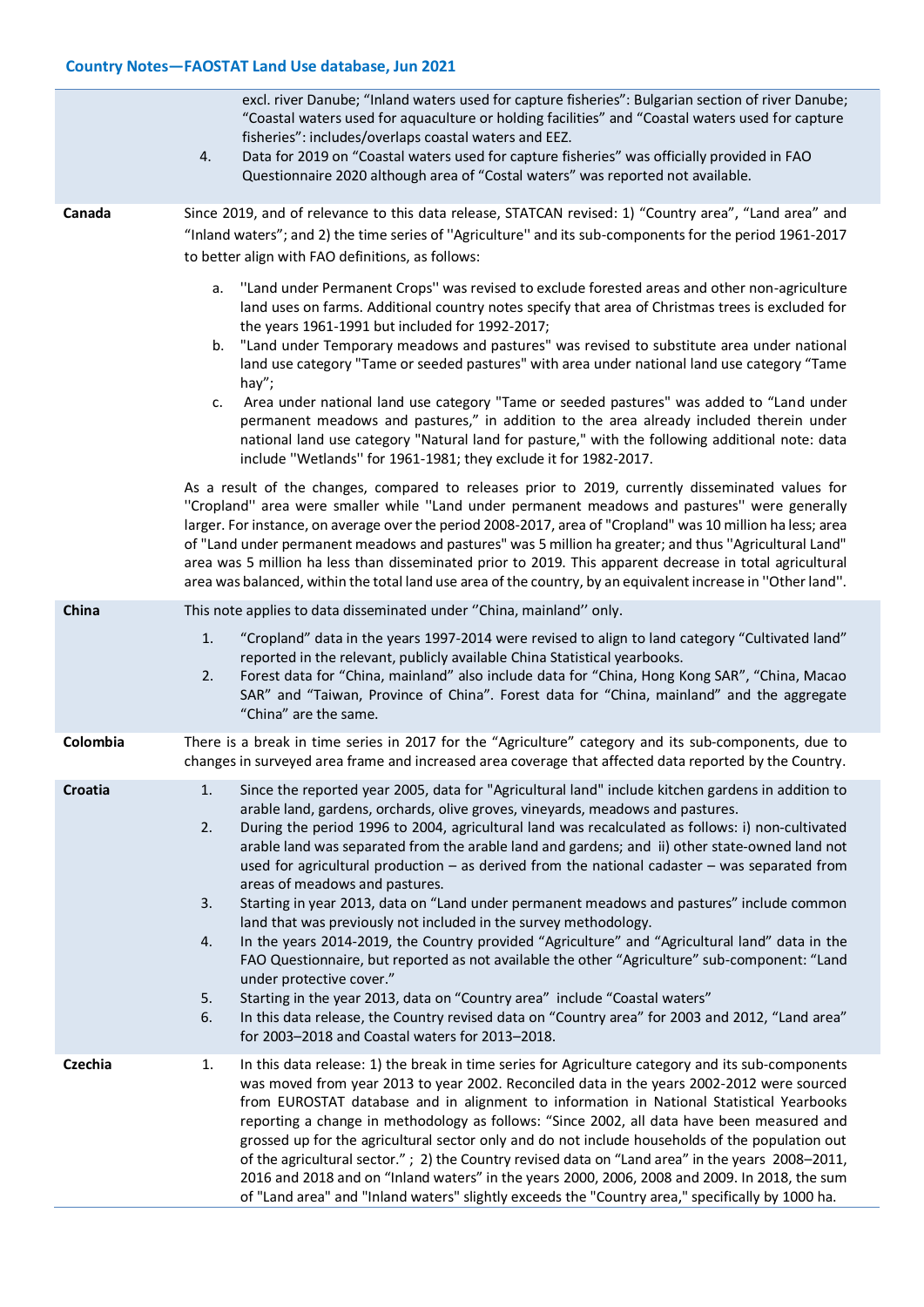|                      | 2.<br>Data on organic agriculture and certified organic agriculture may not match the sum of the sub-<br>categories of organic areas under cropland and land under permanent meadows and pastures,<br>because they may include other land under agriculture organic and certified organic.                                                                                                                                                                                                                                                                                                                                                                                                                                                                                                                                                                                                                                                                                                                                                                                                                                                                                                                                                           |  |  |  |  |
|----------------------|------------------------------------------------------------------------------------------------------------------------------------------------------------------------------------------------------------------------------------------------------------------------------------------------------------------------------------------------------------------------------------------------------------------------------------------------------------------------------------------------------------------------------------------------------------------------------------------------------------------------------------------------------------------------------------------------------------------------------------------------------------------------------------------------------------------------------------------------------------------------------------------------------------------------------------------------------------------------------------------------------------------------------------------------------------------------------------------------------------------------------------------------------------------------------------------------------------------------------------------------------|--|--|--|--|
| Czechoslovakia       | Since 1993, Czech Republic (Czechia) and Slovakia are shown separately. Data on "Forest land" (for the<br>years 1990-1991) have been calculated by adding the "Forest land" of each country.                                                                                                                                                                                                                                                                                                                                                                                                                                                                                                                                                                                                                                                                                                                                                                                                                                                                                                                                                                                                                                                         |  |  |  |  |
| <b>Cyprus</b>        | Except for the "Country area", which include all Cyprus, data refer only to the area under governmental<br>control.                                                                                                                                                                                                                                                                                                                                                                                                                                                                                                                                                                                                                                                                                                                                                                                                                                                                                                                                                                                                                                                                                                                                  |  |  |  |  |
| <b>Denmark</b>       | In this data release, the country revised the whole time series for "Country area", "Land area"<br>1.<br>and "Inland waters".<br>2.<br>Starting with year 2013, "Land under permanent crops" includes area of Christmas trees.                                                                                                                                                                                                                                                                                                                                                                                                                                                                                                                                                                                                                                                                                                                                                                                                                                                                                                                                                                                                                       |  |  |  |  |
| Ecuador              | Since 2014, the methodology for calculating the land use categories has been revised and the sample<br>framing of the agricultural land area survey has been reformulated. This has resulted in data differences<br>in particular for "Land under permanent meadows and pastures".                                                                                                                                                                                                                                                                                                                                                                                                                                                                                                                                                                                                                                                                                                                                                                                                                                                                                                                                                                   |  |  |  |  |
| Estonia              | In the years prior to 2003, the "Land under permanent meadows and pastures" excludes the<br>1.<br>grassland area cultivated for more than 5 years (Environment in figures 2003", Statistical office<br>of Estonia).<br>Data on items relating to organic agriculture and certified organic agriculture may not match the<br>2.<br>sum of the sub-components cropland and land under permanent meadows and pastures organic<br>and certified organic because they may include other land under agriculture organic and certified<br>organic.                                                                                                                                                                                                                                                                                                                                                                                                                                                                                                                                                                                                                                                                                                          |  |  |  |  |
| <b>Ethiopia PDR</b>  | Since 1993, Eritrea and Ethiopia are shown separately. Data on "Forest land" (for the years 1990-1992)<br>have been calculated by adding the "Forest land" of each country.                                                                                                                                                                                                                                                                                                                                                                                                                                                                                                                                                                                                                                                                                                                                                                                                                                                                                                                                                                                                                                                                          |  |  |  |  |
| Eritrea;<br>Ethiopia | Due to lack of official information on "Country area", "Land area" and "Inland waters", these categories<br>were estimated by FAO using FAOSTAT Land Cover data, as follows: i) "Country area" was computed as<br>the sum of all disseminated CCI_LC classes; ii)"Inland waters" was estimated using CCI_LC class "Inland<br>water bodies"; and iii) "Land area" was calculated as difference between "Country area" and "Inland<br>waters"                                                                                                                                                                                                                                                                                                                                                                                                                                                                                                                                                                                                                                                                                                                                                                                                          |  |  |  |  |
| <b>Finland</b>       | Since 1997, the "Land under permanent meadows and pastures" category only refers to natural meadows<br>and grazing land in-use (The 2004 Yearbook of Farm Statistics, Information Centre of Ministry of<br>Agriculture and Forestry, Finland).                                                                                                                                                                                                                                                                                                                                                                                                                                                                                                                                                                                                                                                                                                                                                                                                                                                                                                                                                                                                       |  |  |  |  |
| <b>France</b>        | Data exclude land in Overseas Departments (French Guiana, Guadeloupe, Martinique, Mayotte and<br>Réunion). Notes on these departments are reported separately.                                                                                                                                                                                                                                                                                                                                                                                                                                                                                                                                                                                                                                                                                                                                                                                                                                                                                                                                                                                                                                                                                       |  |  |  |  |
| French<br>Polynesia  | In this data release, the Country reported revised data for "Country area" and "Land area" in the years<br>2000-2018 and informed FAO that: "Land area" is a geodetic area measured on islands perimeter,<br>therefore it is including the "Inland waters" area. The data is a measure aggregate from 2004 to 2017. Two<br>islands need to be actualized with this methodology. As soon as new data are available, they will be<br>provided to FAO".                                                                                                                                                                                                                                                                                                                                                                                                                                                                                                                                                                                                                                                                                                                                                                                                 |  |  |  |  |
| Germany              | "Agricultural land" excludes the area under bogs and heaths, which was approximately 1782<br>1.<br>(1000 ha) in the year 2004, 1746 (1000 ha) in the year 2008, 1668 (1000 ha) in 2009 and 1836<br>(1000 ha) in 2010. According to the Country land use classification this area should be included<br>under "Agricultural land" (more information on http://www.destatis.de).<br>For years 2014-2016, reported data on "Agriculture" did not match the sum of the sub-<br>2.<br>components "Agricultural land" and "Land under protective cover". In the years 2017-2019,<br>"Land under protective cover" was reported via FAO Questionnaire 2020 as not available,<br>although data on "Agriculture" and its other sub-component "Agricultural land" were officially<br>provided.<br>In this data release, break in time series for "Inland waters" in 2016. The country informed FAO<br>3.<br>that since 2016, "Inland waters" refers to total of flowing waters, port basins and bodies of<br>standing water whereas the "sea area" has not been included. The country category "sea area"<br>has been classified by FAO in the category "Coastal waters". Communication with Country is in<br>progress to report definition of the "sea area". |  |  |  |  |
| Georgia              | Break in time series in year 2004 for "Cropland", its sub-component and parent categories due to change<br>in data coverage. Up to year 2003, data refer to total cropland, while since 2004 data cover agricultural                                                                                                                                                                                                                                                                                                                                                                                                                                                                                                                                                                                                                                                                                                                                                                                                                                                                                                                                                                                                                                 |  |  |  |  |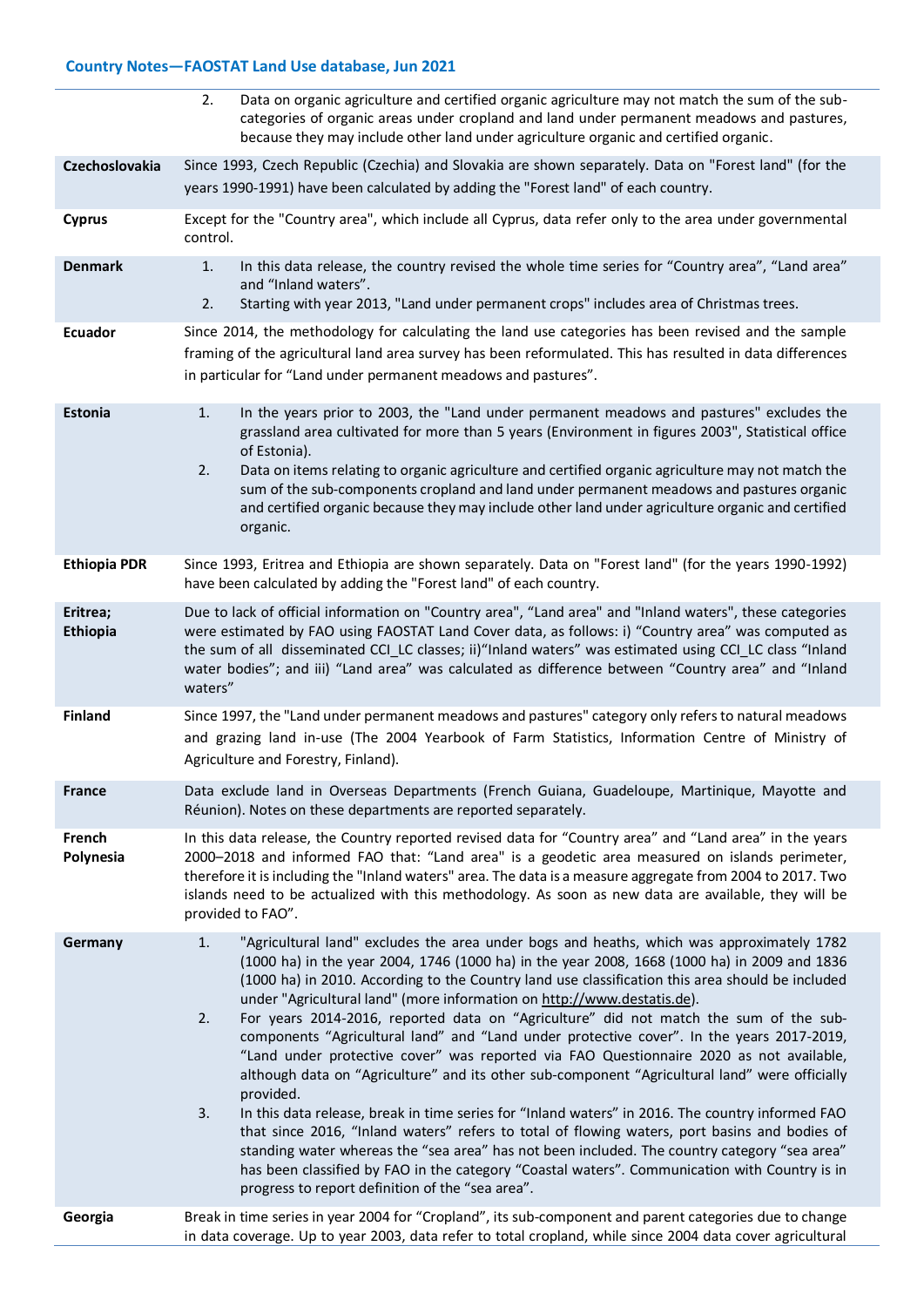|                          | holdings only. The sample frame was also updated: for 2004-2014 it is based on the Agricultural Census<br>2004, while after 2014 it is based on the Agricultural Census 2014".                                                                                                                                                                                                                                                                                                                                                                                                                                                                                                                                                                                                                                 |  |  |  |  |
|--------------------------|----------------------------------------------------------------------------------------------------------------------------------------------------------------------------------------------------------------------------------------------------------------------------------------------------------------------------------------------------------------------------------------------------------------------------------------------------------------------------------------------------------------------------------------------------------------------------------------------------------------------------------------------------------------------------------------------------------------------------------------------------------------------------------------------------------------|--|--|--|--|
| Ghana                    | The country provided a value for Cropland area for the year 2019 (via the FAO Questionnaire 2020).<br>Consequently, land use categories "Cropland" and its sub-components "Arable land" and "Land under<br>permanent crops" were revised over the period 2004-2018 as follows: Cropland area was updated using<br>linear interpolation between 2004 and 2019. Cropland subcomponents were revised by applying the share<br>of values previously disseminated.                                                                                                                                                                                                                                                                                                                                                  |  |  |  |  |
| Greenland                | "Country area" refers to area free from ice.                                                                                                                                                                                                                                                                                                                                                                                                                                                                                                                                                                                                                                                                                                                                                                   |  |  |  |  |
| Guadeloupe               | Starting in 2011, the French overseas collectivity of Saint-Martin (French Part) and Saint Barthélemy are<br>no longer part of Guadeloupe and are shown separately in FAOSTAT. Data on "Forest land" for the years<br>1990-2010 were calculated by adding the "Forest land" area of the three overseas territories.                                                                                                                                                                                                                                                                                                                                                                                                                                                                                            |  |  |  |  |
| Hungary                  | Starting with the year 2010, data for "Land under permanent meadows and pastures" exclude unutilized<br>grassland area.                                                                                                                                                                                                                                                                                                                                                                                                                                                                                                                                                                                                                                                                                        |  |  |  |  |
| <b>Iceland</b>           | Break in time series in year 2018 for categories "Land area" and "Inland waters" due to revised<br>1.<br>area measurement methodology, especially for "Inland waters", and to a physical increase of the<br>"Land area".<br>For Irrigation categories the Country informed that irrigation systems are based on portable<br>2.<br>equipment and that no permanent installations are in use. Thus "Land area equipped for<br>irrigation" was set equal to "land areas actually irrigated".                                                                                                                                                                                                                                                                                                                      |  |  |  |  |
| Indonesia                | BPS-Statistics Indonesia informed FAO that National land use concepts, definitions and<br>1.<br>classification may differ from FAO.<br>In this data release, "Land area" and "Inland waters" data were revised by FAO for the years 2000-<br>2.<br>2015 in order to improve the existing time series. "Land area" refers to "carry-backwards" of 2016<br>official value received via FAO Questionnaire; "Inland waters" refers to "carry-backwards" of<br>2016 value calculated as the balance of 2016 official data on "Country area" - "Land area". The<br>order of magnitude of the revised "Inland waters" value was cross checked with value of CCI-LC<br>class "Inland water bodies" in Land Cover FAOSTAT domain. The revision was notified to the<br>Country focal point and it is pending validation. |  |  |  |  |
| Iran, Islamic<br>Rep. of | Starting in year 2005, data for "Land under permanent meadows and pastures" refer to rangelands in<br>"good" and "fair" conditions and exclude "poor" condition rangelands.                                                                                                                                                                                                                                                                                                                                                                                                                                                                                                                                                                                                                                    |  |  |  |  |
| Ireland                  | Break in time series in year 2007 for categories "Land under temporary meadows and pastures" and "Land<br>under permanent meadows and pastures," due to a change in data collection methodology affecting the<br>reporting (data since 2007 taken from administrative records).                                                                                                                                                                                                                                                                                                                                                                                                                                                                                                                                |  |  |  |  |
| <b>Isle of Man</b>       | Data on "Land under temporary meadows and pastures" refer to temporary grasslands, i.e., in use for less<br>than 10 years.                                                                                                                                                                                                                                                                                                                                                                                                                                                                                                                                                                                                                                                                                     |  |  |  |  |
| Israel                   | Data for the categories "Country area" and "Land area" include the Golan Heights.                                                                                                                                                                                                                                                                                                                                                                                                                                                                                                                                                                                                                                                                                                                              |  |  |  |  |
| Italy                    | In this data release, the Country revised 2000-2018 data for "Country area", "Land area" and "Inland<br>waters" due to measurements carried out on more detailed cartography.                                                                                                                                                                                                                                                                                                                                                                                                                                                                                                                                                                                                                                  |  |  |  |  |
| Japan                    | Data on "Land area equipped for irrigation" refer to cultivated paddy fields.<br>1.<br>Data on "Agriculture area actually irrigated" refer to paddy rice for grain.<br>2.<br>Starting with year 2013, the "Land under temporary meadows and pastures" category includes<br>3.<br>all herbaceous forage crops in addition to pastures. An additional note provided with the FAO<br>Questionnaire 2019 reads: "The survey on forage and fertilizer crops was abolished in 2016, but<br>only the data on forage crops can be provided from 2017."                                                                                                                                                                                                                                                                 |  |  |  |  |
| Latvia                   | Starting with the year 1995, land use statistics were re-calculated to exclude unutilized<br>1.<br>agricultural area.<br>In this data release, the Country revised data on "Country area", "Land area" and "Inland waters"<br>2.<br>due to change in measurement methodology.                                                                                                                                                                                                                                                                                                                                                                                                                                                                                                                                  |  |  |  |  |
| Lithuania                | Data on "Cropland" include "kitchen gardens".                                                                                                                                                                                                                                                                                                                                                                                                                                                                                                                                                                                                                                                                                                                                                                  |  |  |  |  |
| <b>Malaysia</b>          | Data on "Land area equipped for irrigation" and all areas "actually irrigated" only refer to rice<br>1.<br>paddy planted area.<br>Until the year 2012, "Land used for aquaculture" includes area of coastal waters and inland<br>2.<br>waters used for aquaculture or holding facilities                                                                                                                                                                                                                                                                                                                                                                                                                                                                                                                       |  |  |  |  |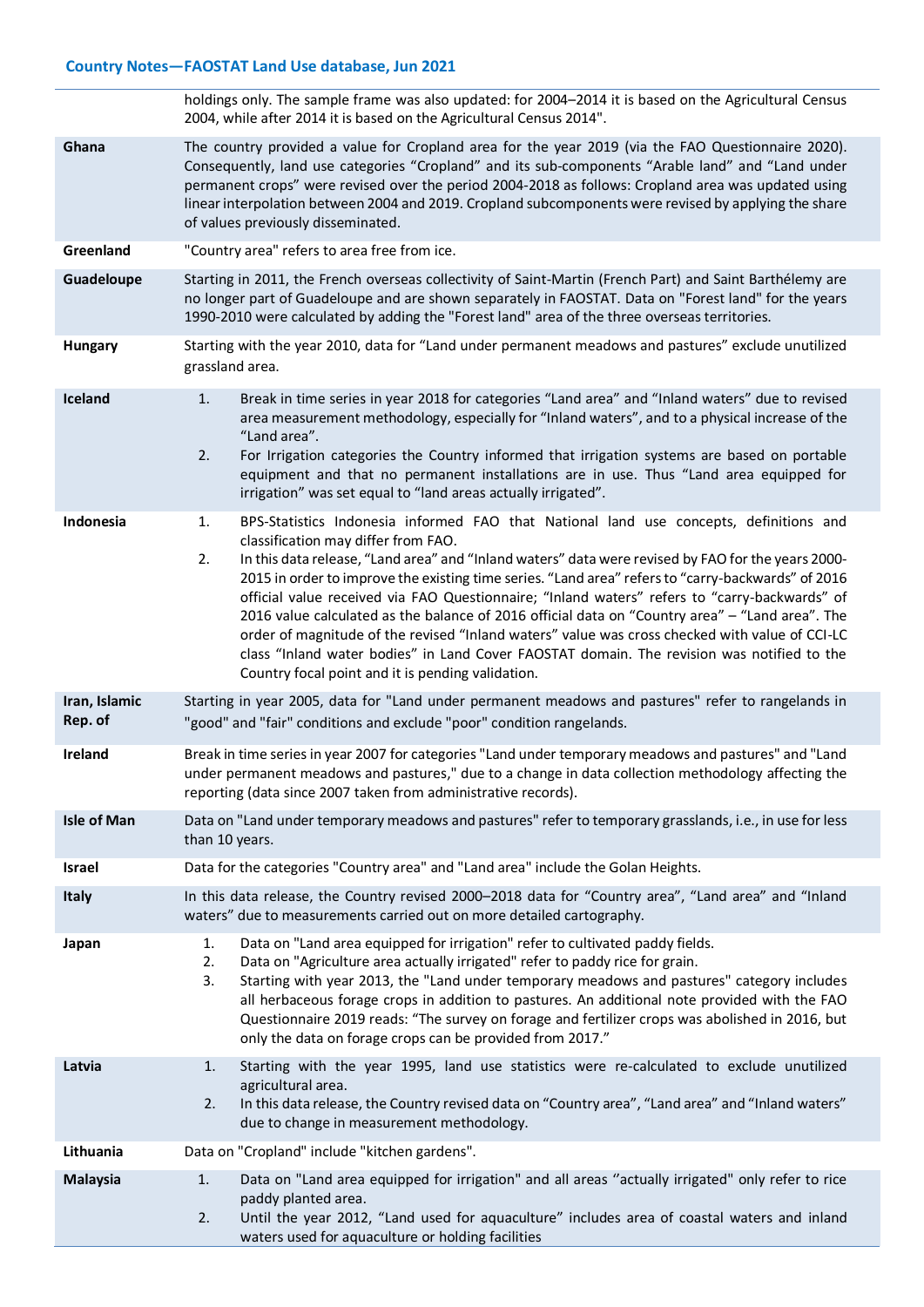|                                       | The following aquaculture and fisheries areas: "Coastal waters used for aquaculture or holding<br>3.<br>facilities", "Coastal waters used for capture fisheries" and "EEZ used for aquaculture or holding<br>facilities" were provided officially in the FAO Questionnaires.<br>In the years 2013-2019, "Country area" data were revised by the country via FAO Questionnaires,<br>4.<br>without specifying data for the two sub-components "Land area" and "Inland waters". Gap-filling<br>of the two sub-components was performed by "carry-forward" of 2003 official value for "Land<br>area" and 2003 balance "Country area"-"Land area" for "Inland waters". It should be noted that<br>the sum of the two sub-components exceeds the revised "Country area" data.                                                                                                                                                                                                                                                                                                                                                                                                                                                                                                                    |  |  |  |
|---------------------------------------|--------------------------------------------------------------------------------------------------------------------------------------------------------------------------------------------------------------------------------------------------------------------------------------------------------------------------------------------------------------------------------------------------------------------------------------------------------------------------------------------------------------------------------------------------------------------------------------------------------------------------------------------------------------------------------------------------------------------------------------------------------------------------------------------------------------------------------------------------------------------------------------------------------------------------------------------------------------------------------------------------------------------------------------------------------------------------------------------------------------------------------------------------------------------------------------------------------------------------------------------------------------------------------------------|--|--|--|
| <b>Malta</b>                          | In the years 2013-2019 data on "Coastal waters used for aquaculture or holding facilities" were provided<br>officially via FAO Questionnaires.                                                                                                                                                                                                                                                                                                                                                                                                                                                                                                                                                                                                                                                                                                                                                                                                                                                                                                                                                                                                                                                                                                                                             |  |  |  |
| <b>Mexico</b>                         | Data on "Land under protective cover" only include cropped land under protective cover (e.g.,<br>1.<br>area under greenhouses).<br>The Country informed FAO that data on "Land with temporary fallow" corresponded to<br>2.<br>"agricultural land not cultivated." In 2007, the reported value was four times as large as the value<br>reported for "Land with temporary fallow," in the 2007 National Agricultural Census<br>(https://www.inegi.org.mx/contenidos/programas/cagf/2007/tabulados/Tabulado VIII CAGyF<br>13.pdf).<br>There is a break in time series in 2008 for "Land under permanent meadows and pastures" due<br>3.<br>to changes in country reporting of area under "Permanent meadows and pastures - Cultivated".<br>Areas under organic agriculture decreased in 2018 due to change in survey methodology that<br>4.<br>excludes small organic produces. Source: "The World of Organic Agriculture Statistics and<br>Emerging Trends 2020, IFOAM and FiBL Organics International".<br>5. In this data release, "Agriculture" category and its sub-components were revised for the years<br>2008-2018. Data in the years 2014-2018 were officially reported by the Country, they were<br>reconciled to 2007 data based on Agricultural Census by linear interpolation. |  |  |  |
| Mongolia                              | In this data release, "Land area" and "Inland waters" were revised in cooperation with the National<br>Statistical Office, as follows: 2001-2018 data were aligned to the country "Unified Land Database reports".<br>Previous year data, 1961-2000, were imputed by "carry-backwards 2001 values. There is a break in the<br>revised time series in 2004; according to "Unified Land Database report", a portion of land with water<br>resources was moved under special state protection land in 2003. This resulted in a decreased "Inland<br>waters" and increased "Land area" data.                                                                                                                                                                                                                                                                                                                                                                                                                                                                                                                                                                                                                                                                                                   |  |  |  |
| Montenegro                            | Starting with the year 2013, data collection for Agricultural land statistics follows the methodology of the<br>Agricultural Census and Sampling Surveys, replacing the previous long-standing method of calculating crop<br>area statistics based on cadastral data. The change affects the data comparability over time.                                                                                                                                                                                                                                                                                                                                                                                                                                                                                                                                                                                                                                                                                                                                                                                                                                                                                                                                                                 |  |  |  |
| <b>Myanmar</b>                        | 2017 and 2018 data for "Country area", "Land area" and "Inland waters" were those officially provided by<br>the country.                                                                                                                                                                                                                                                                                                                                                                                                                                                                                                                                                                                                                                                                                                                                                                                                                                                                                                                                                                                                                                                                                                                                                                   |  |  |  |
| <b>Namibia</b>                        | Data on "Permanent meadows and pastures, area under organic agriculture" were removed starting in<br>2017 due to non-reporting of this area. This resulted in a decrease of the "Agriculture area under organic<br>agriculture". Source: "The World of Organic Agriculture Statistics and Emerging Trends 2020, IFOAM and<br>FiBL Organics International".                                                                                                                                                                                                                                                                                                                                                                                                                                                                                                                                                                                                                                                                                                                                                                                                                                                                                                                                 |  |  |  |
| <b>Nepal</b>                          | Data on "Inland waters used for capture fisheries", officially reported in FAO Questionnaires were not<br>consistent with data reported for "Inland waters".                                                                                                                                                                                                                                                                                                                                                                                                                                                                                                                                                                                                                                                                                                                                                                                                                                                                                                                                                                                                                                                                                                                               |  |  |  |
| <b>Netherlands</b><br><b>Antilles</b> | Starting with the year 2011, data for the former Dutch Caribbean dependency: Bonaire, Saint Eustatius<br>and Saba, Curaçao and Sint Maarten (Dutch part) are disseminated separately. Data on "Forest land" (for<br>the years 1990-2010) were calculated by adding the "Forest land" of each dependency.                                                                                                                                                                                                                                                                                                                                                                                                                                                                                                                                                                                                                                                                                                                                                                                                                                                                                                                                                                                   |  |  |  |
| <b>New Caledonia</b>                  | In the years 2008-2019, data disseminated for "Country area", "Land area" and "Inland waters"<br>1.<br>were those officially provided by the country.<br>In the years 2013-2019, data on "Coastal waters used for aquaculture or holding facilities" were<br>2.<br>officially provided in FAO Questionnaire.                                                                                                                                                                                                                                                                                                                                                                                                                                                                                                                                                                                                                                                                                                                                                                                                                                                                                                                                                                               |  |  |  |
| <b>New Zealand</b>                    | Break in time series in year 2002. Until 2001, "Arable land" category included other non-agricultural land<br>in farms, and "Land under Permanent meadows and pastures" category included fallow land and arable<br>fodder. After 2001, both categories do not contain these additional components, and are thus better<br>aligned with FAO definitions.                                                                                                                                                                                                                                                                                                                                                                                                                                                                                                                                                                                                                                                                                                                                                                                                                                                                                                                                   |  |  |  |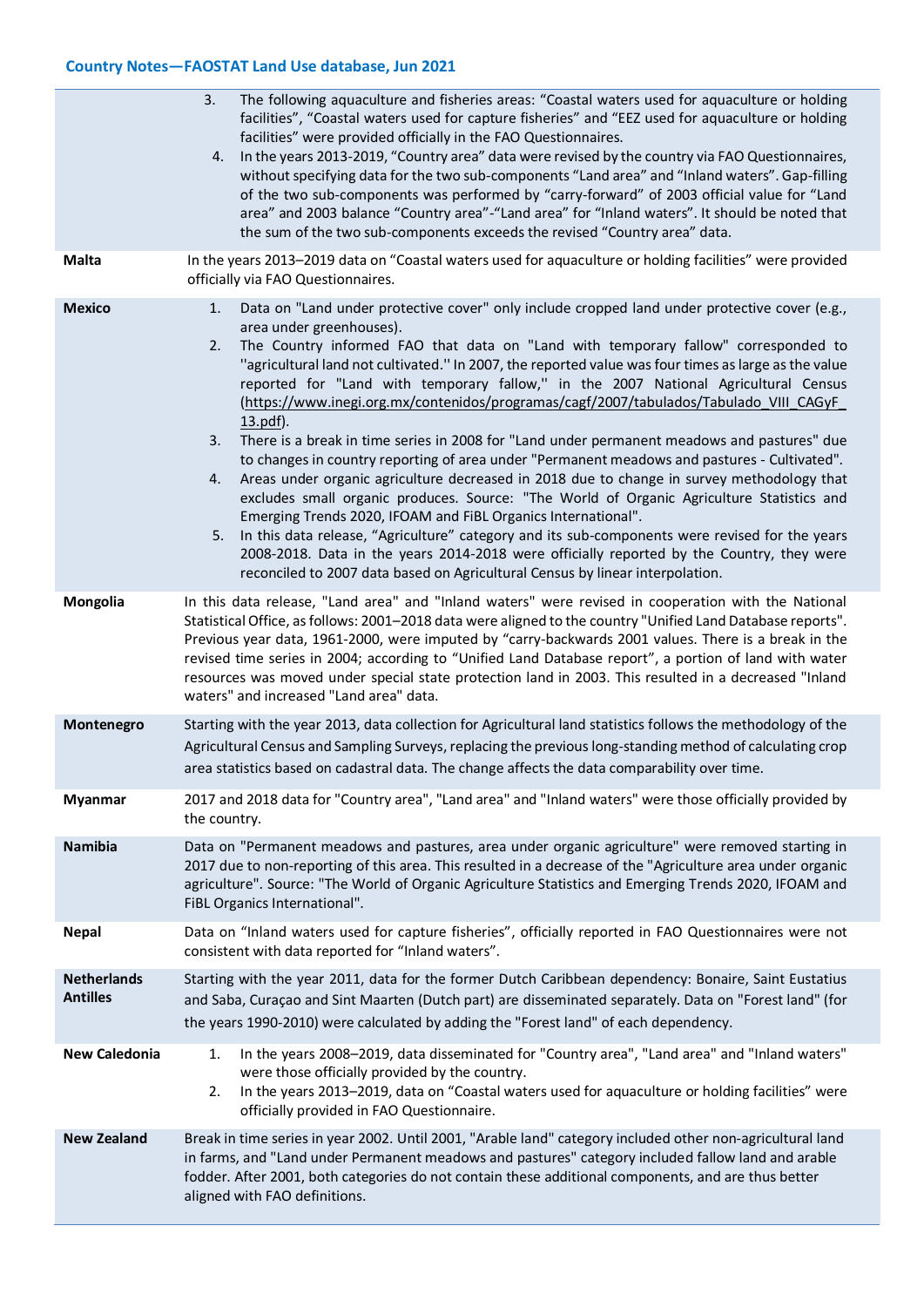| Norway                             | Starting with the year 2013, data on "Country area" include "Coastal waters".                                                                                                                                                                                                                                                                                                                                                                                                                                                                                                                                                                                                                                                                                                                                                                                                                                                                                          |  |  |  |  |
|------------------------------------|------------------------------------------------------------------------------------------------------------------------------------------------------------------------------------------------------------------------------------------------------------------------------------------------------------------------------------------------------------------------------------------------------------------------------------------------------------------------------------------------------------------------------------------------------------------------------------------------------------------------------------------------------------------------------------------------------------------------------------------------------------------------------------------------------------------------------------------------------------------------------------------------------------------------------------------------------------------------|--|--|--|--|
| Oman                               | The category "Land under temporary meadows and pastures" refers to the area of perennial fodder crops.                                                                                                                                                                                                                                                                                                                                                                                                                                                                                                                                                                                                                                                                                                                                                                                                                                                                 |  |  |  |  |
| <b>Pacific Islands</b>             | Starting with the year 1991, data for the Republic of the Marshall Islands, the Commonwealth of the<br>Northern Mariana Islands, the Federated States of Micronesia and the Republic of Palau are disseminated<br>separately. Data of "Forest land" in 1990 is calculated by adding data for each trust territory.                                                                                                                                                                                                                                                                                                                                                                                                                                                                                                                                                                                                                                                     |  |  |  |  |
| Panama                             | Data on Aquaculture and Fisheries categories were reported by the Country with the following notes:<br>"Land used for aquaculture" refers to land used for growing shrimps; "Inland waters used for aquaculture<br>or holding facilities" refers to growing of tilapias; and "Coastal waters used for aquaculture or holding<br>facilities" refers to mariculture concessions.                                                                                                                                                                                                                                                                                                                                                                                                                                                                                                                                                                                         |  |  |  |  |
| Peru                               | In FAO Questionnaire 2020, Country informed that "Cropland" data refer to small and medium producers.                                                                                                                                                                                                                                                                                                                                                                                                                                                                                                                                                                                                                                                                                                                                                                                                                                                                  |  |  |  |  |
| Poland                             | Starting with the year 2002, "Agricultural land" is the total land area covered by agricultural<br>1.<br>holdings.<br>In 2017, the sum of "Land area" and "Inland waters" exceeds the "Country area" slightly, i.e. by<br>2.<br>2000 ha.                                                                                                                                                                                                                                                                                                                                                                                                                                                                                                                                                                                                                                                                                                                               |  |  |  |  |
| <b>Puerto Rico</b>                 | Up to the year 1997, data on "Land with temporary fallow" were included in "Land under permanent<br>meadows and pastures" (Facts and figures on Agriculture in Puerto Rico 1996", Office of Agricultural<br>Statistics and "Census of Agriculture, 1998", USDA, National Agricultural Statistics Service, United States<br>of America).                                                                                                                                                                                                                                                                                                                                                                                                                                                                                                                                                                                                                                |  |  |  |  |
| <b>Republic of</b><br><b>Korea</b> | Data on "Land area equipped for irrigation" refer to areas of irrigated paddy rice.                                                                                                                                                                                                                                                                                                                                                                                                                                                                                                                                                                                                                                                                                                                                                                                                                                                                                    |  |  |  |  |
| <b>Russian</b><br>Federation       | Data on "Country area" exclude the areas of the White Sea and the Sea of Azov.                                                                                                                                                                                                                                                                                                                                                                                                                                                                                                                                                                                                                                                                                                                                                                                                                                                                                         |  |  |  |  |
| <b>Saint Helena</b>                | Data for Saint Helena include those for Ascension and Tristan da Cunha.                                                                                                                                                                                                                                                                                                                                                                                                                                                                                                                                                                                                                                                                                                                                                                                                                                                                                                |  |  |  |  |
| Samoa                              | In 1989 "Land under permanent crops" category was adjusted to reflect the decrease of the area under<br>coconut plantations.                                                                                                                                                                                                                                                                                                                                                                                                                                                                                                                                                                                                                                                                                                                                                                                                                                           |  |  |  |  |
| <b>Serbia</b>                      | Data on land use categories other than "Country area", "Land area" and "Forest land", exclude figures for<br>Kosovo and Metohija.                                                                                                                                                                                                                                                                                                                                                                                                                                                                                                                                                                                                                                                                                                                                                                                                                                      |  |  |  |  |
| Serbia and<br>Montenegro           | Land use categories, other than "Country area", "Land area" and "Forest land", exclude figures for Kosovo<br>and Metohija, for the period 1999-2005.                                                                                                                                                                                                                                                                                                                                                                                                                                                                                                                                                                                                                                                                                                                                                                                                                   |  |  |  |  |
| Slovenia                           | The main source of data reported to FAO via Land Use, Irrigation and Agricultural Practices<br>Questionnaire, is "Land use database (LU)" by Ministry of Agriculture, Forestry and Food of<br>Slovenia (MAFF). MAFF LU is in some cases a mix of land use and land cover approach and is<br>mainly updated by interpretation of VHR orthophoto.<br>The definitions of MAFF LU classes are not fully compliant with definitions of FAO Land Use<br>2.<br>categories; this might affect data comparability with other countries.<br>MAFF LU main use (and reason for its creation) is the control of EU common agricultural policy<br>3.<br>(EU CAP). MAFF LU methodology slightly varies over time in order to adopt to EU CAP rules; this<br>might affect data (time series) comparability.<br>MAFF LU data accuracy and (number of) auxiliary data sources used for its updates increase over<br>4.<br>time; this might also affect data (time series) comparability. |  |  |  |  |
| Sudan (former)                     | Starting with the year 2012, South Sudan and Sudan are shown separately. Data on "Forest land" for the<br>years 1990-2011 were calculated by adding the "Forest land" of each country.                                                                                                                                                                                                                                                                                                                                                                                                                                                                                                                                                                                                                                                                                                                                                                                 |  |  |  |  |
| <b>South Sudan</b><br>and Sudan    | In data release 2020, due to lack of official information on "Country area", "Land area" and "Inland<br>waters", data for these categories were estimated by FAO using FAOSTAT Land Cover statistics, as follows:<br>i) "Country area" was the sum of all CCI_LC classes; ii) "Inland waters" corresponded to CCI_LC class "Inland<br>water bodies"; and ii) "Land area" was calculated as the difference between "Country area" and "Inland<br>waters". South Sudan "Country area" 2019 value corresponds to the one officially reported by the country<br>in FAO Questionnaire 2020. Data for the above-mentioned categories, as well as data for "Agriculture"<br>and its sub-components, were not reconciled to data of Sudan (former), resulting in inconsistent total<br>values before and after 2012.                                                                                                                                                           |  |  |  |  |
| South Sudan                        | Data for "Cropland" includes abandoned agricultural land.                                                                                                                                                                                                                                                                                                                                                                                                                                                                                                                                                                                                                                                                                                                                                                                                                                                                                                              |  |  |  |  |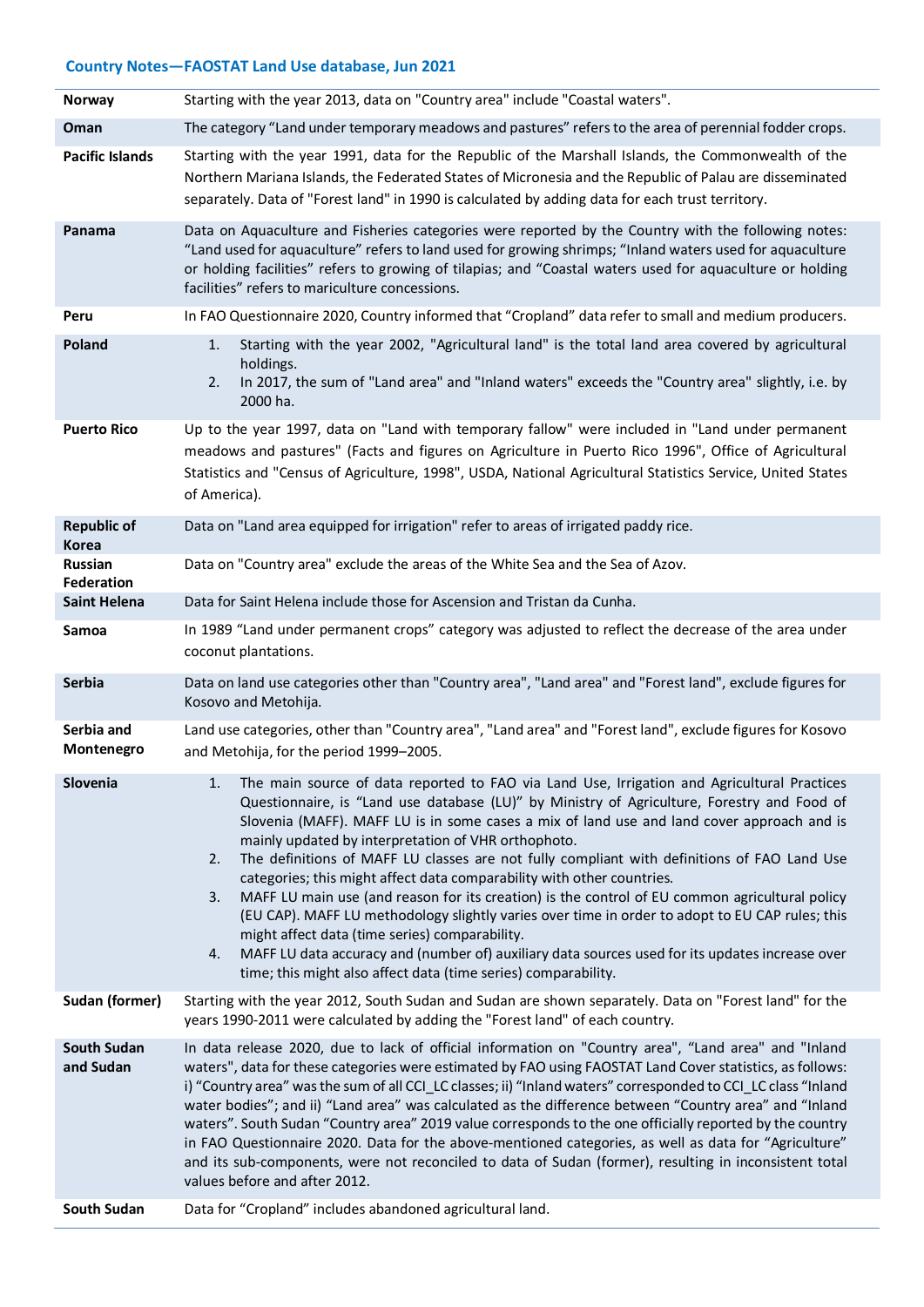| Sweden                                          | In this data release: i) "Country area", "Land area" and "Inland waters" categories were revised in<br>cooperation with the National Statistical Office as follows: data for 2012-2018 to reflect change in<br>measurement methods; 1961-2011 data were imputed by "carry-backwards" 2012 values; ii) starting with<br>the year 2013, data on "Country area" was reported including "Coastal waters"; and iii) "Agriculture" and<br>its sub-components in years 2000-2018 were revised to harmonize to EUROSTAT database Crop<br>production in EU standard humidity [apro cpsh1]. Extracted on 09.10.2020.                                                                                                                                                                                                                                                                                                                                                                                                                |  |  |  |
|-------------------------------------------------|---------------------------------------------------------------------------------------------------------------------------------------------------------------------------------------------------------------------------------------------------------------------------------------------------------------------------------------------------------------------------------------------------------------------------------------------------------------------------------------------------------------------------------------------------------------------------------------------------------------------------------------------------------------------------------------------------------------------------------------------------------------------------------------------------------------------------------------------------------------------------------------------------------------------------------------------------------------------------------------------------------------------------|--|--|--|
| <b>Switzerland</b>                              | The Country informs that data for the category "Agricultural land" cover more than the utilized agricultural<br>area (UAA), such as: i) agricultural area in scattered forests; ii) pastures in forests and summer pastures.<br>Area of "Permanent meadows and pastures - naturally growing" is calculated as a residual of "Agricultural<br>land" - ("Cropland" + "Permanent meadows and pastures_Cultivated"). Summer pastures occupy most of<br>the area under this category; furthermore "Permanent meadows and pastures_Naturally growing" (and<br>its main land use category, "Land under Permanent meadows and pastures") may include pastures in<br>forests and other agricultural areas. This methodological issue should be taken into consideration in data<br>analysis (for instance, annual change should be interpreted with caution; trends should be rather<br>computed over a 5-10 years period). "Agricultural area organic, total": refers to organic area in the<br>agricultural utilized area (UAA). |  |  |  |
| <b>Tunisia</b>                                  | Data for "Land under Temporary crops" for the period 2004-2008 include temporary meadows and<br>pastures.                                                                                                                                                                                                                                                                                                                                                                                                                                                                                                                                                                                                                                                                                                                                                                                                                                                                                                                 |  |  |  |
| <b>Turkey</b>                                   | Data for "Agriculture area under organic agriculture" include the collection and harvesting from plants<br>grown naturally in non-agricultural areas not treated with prohibited inputs (Turkish Ministry of<br>Agriculture).                                                                                                                                                                                                                                                                                                                                                                                                                                                                                                                                                                                                                                                                                                                                                                                             |  |  |  |
| <b>Ukraine</b>                                  | Data on "Country area" exclude the area of the Sea of Azov.                                                                                                                                                                                                                                                                                                                                                                                                                                                                                                                                                                                                                                                                                                                                                                                                                                                                                                                                                               |  |  |  |
| <b>United Arab</b><br><b>Emirates</b>           | Data on "Country area" were reported in FAO Questionnaires without the sub-components<br>1.<br>"Inland waters" and "Coastal waters". These categories were estimated by FAO as follows: i) by<br>using FAOSTAT Land Cover data, specifically CCI_LC class "Inland water bodies," for "Inland<br>waters"; and ii) by applying the balance "Country area" - "Land area" - "Inland waters" to<br>estimate "Coastal waters".<br>The country focal point informed FAO that the marked decrease in area under "Land under<br>2.<br>permanent crops", starting with the year 2009, reflects a documented decrease in area under date<br>palm plantations.                                                                                                                                                                                                                                                                                                                                                                        |  |  |  |
| <b>United</b><br><b>Republic of</b><br>Tanzania | Data for "Land under permanent meadows and pastures" are limited to the area suitable for livestock<br>grazing (that is, not infested with tsetse fly) ("Agricultural sector development strategy": Ministry of<br>Agriculture, United Republic of Tanzania, www.kilimo.go.tz).                                                                                                                                                                                                                                                                                                                                                                                                                                                                                                                                                                                                                                                                                                                                           |  |  |  |
| <b>United States</b><br>of America              | Starting with the year 2008, data on "Country area" and "Land area" differ from previous values in the<br>time series. These updates show increases in total water area and decrease in land area for nearly every<br>state. (Statistical abstract of US 2010, U.S. Geography Division U.S. Bureau of Census).                                                                                                                                                                                                                                                                                                                                                                                                                                                                                                                                                                                                                                                                                                            |  |  |  |
| <b>Uruguay</b>                                  | Data on "Country area" are the sum of departments' areas and area of the artificial lakes of the Río Negro.<br>The "Land area" was defined as Country area minus the artificial lakes of the Rio Negro (Yearbook of<br>Uruguay).                                                                                                                                                                                                                                                                                                                                                                                                                                                                                                                                                                                                                                                                                                                                                                                          |  |  |  |
| <b>Uzbekistan</b>                               | In this data release, i) data on "Land under protective cover, previously reported in FAO Questionnaire<br>2019, were reported as not available and removed from the database; ii) "Country area", "Land area" and<br>"Inland waters" were officially revised by the Country in the years 2000-2018.                                                                                                                                                                                                                                                                                                                                                                                                                                                                                                                                                                                                                                                                                                                      |  |  |  |
| <b>USSR</b>                                     | Data on "Country area" include the White Sea (9 million hectares) and the Sea of Azov (3.73 million<br>hectares). Starting with the year 1992, data for Armenia, Azerbaijan, Georgia, Kazakhstan, Kyrgyzstan,<br>Tajikistan, Turkmenistan and Uzbekistan are disseminated separately under Asia; while data for Belarus,<br>Estonia, Latvia, Lithuania, Moldova, the Russian Federation and Ukraine are disseminated separately<br>under Europe. "Forest land" data for the years 1990-1991 were re-calculated by adding the "Forest land"<br>of each independent country.                                                                                                                                                                                                                                                                                                                                                                                                                                                |  |  |  |
| <b>Viet Nam</b>                                 | In this data release, the Country revised data on "Land area" and "Inland waters" for 2005-2018 and<br>"Country area" for 2012.                                                                                                                                                                                                                                                                                                                                                                                                                                                                                                                                                                                                                                                                                                                                                                                                                                                                                           |  |  |  |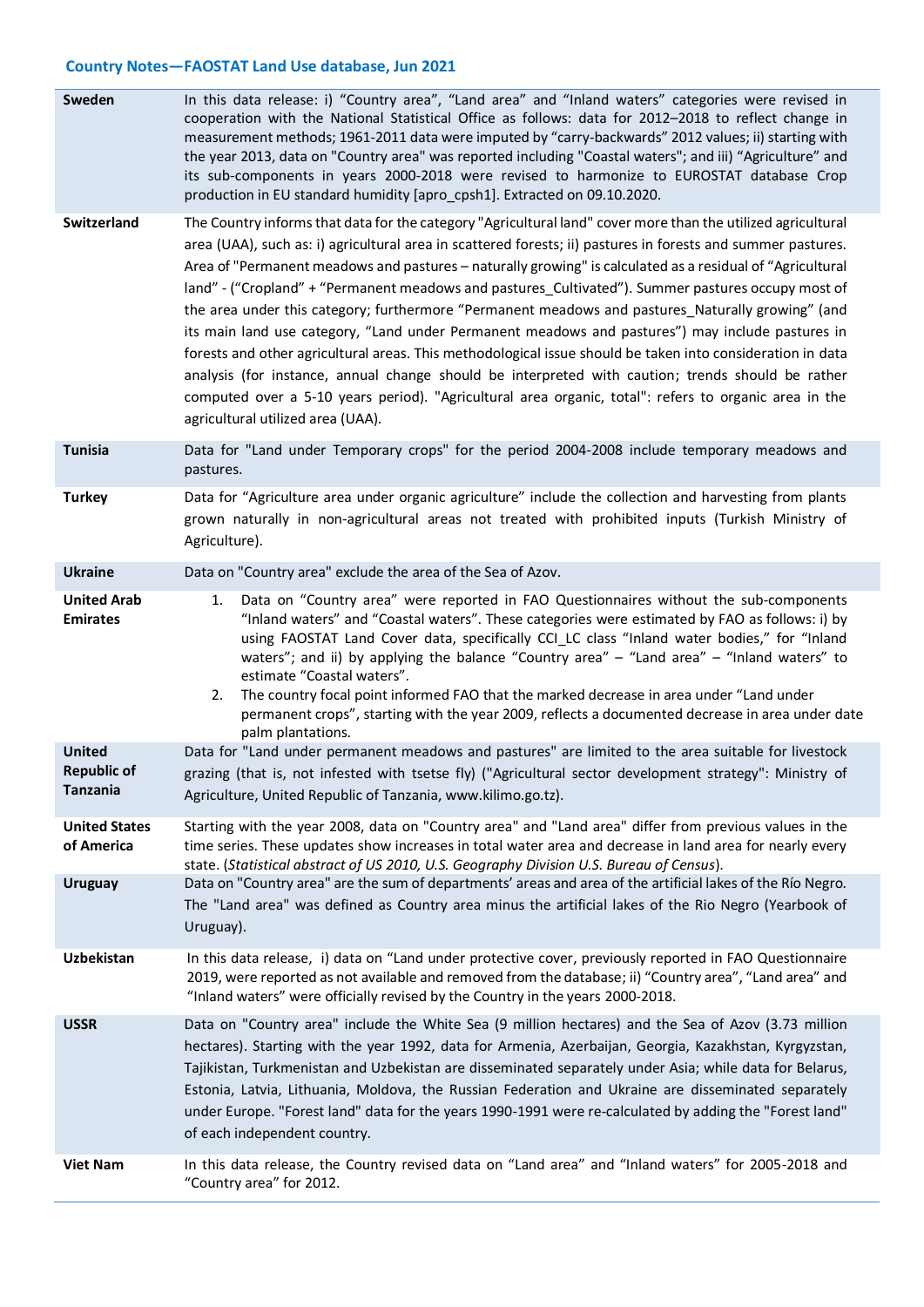| Yugoslavia SFR                                                                                                                                                                      | Starting with the year 1992, data for Bosnia and Herzegovina, Croatia, Montenegro, North Macedonia,<br>Serbia and Slovenia are disseminated separately. Data for "Forest land" (for the years 1990-1991) were<br>re-calculated by adding the "Forest land" area of each independent country.                                                                                                                                                                                                                                                                                                                                                                                                                                                                                                                                                                                                                                                                                                                                                                                                                                                                                     |  |  |  |  |
|-------------------------------------------------------------------------------------------------------------------------------------------------------------------------------------|----------------------------------------------------------------------------------------------------------------------------------------------------------------------------------------------------------------------------------------------------------------------------------------------------------------------------------------------------------------------------------------------------------------------------------------------------------------------------------------------------------------------------------------------------------------------------------------------------------------------------------------------------------------------------------------------------------------------------------------------------------------------------------------------------------------------------------------------------------------------------------------------------------------------------------------------------------------------------------------------------------------------------------------------------------------------------------------------------------------------------------------------------------------------------------|--|--|--|--|
| Portugal;<br>Slovakia;<br><b>United</b><br>Kingdom of<br><b>Great Britain</b><br>and Northern<br>Ireland                                                                            | No data were provided by the Country nor estimated by FAO for "Land under protective cover". This<br>category was reported in FAO Questionnaire as not available, although data on "Agriculture" and its other<br>sub-component "Agricultural land" were officially provided.                                                                                                                                                                                                                                                                                                                                                                                                                                                                                                                                                                                                                                                                                                                                                                                                                                                                                                    |  |  |  |  |
| American<br>Samoa; Angola;<br>Costa Rica; El<br>Salvador;<br><b>Equatorial</b><br>Guinea; Gabon;<br>Ghana; Guinea-<br>Bissau;<br>Guyana;<br>Liberia;<br><b>Marshall</b><br>Islands; | Due to the use of different data sources and overlaps in definitions and classifications, in the years 1990-<br>2019 the sum of the areas of all relevant land use categories may exceed the "Total land area". Areas of<br>possible overlap in reporting may include i) forest and agriculture land with tree cover, such as rubber<br>plantations or permanent tree crops; ii) rangelands; iii) agro-forestry; and iv) shifting cultivation. In such<br>cases the resulting negative imbalance was included in "Other land" and not disseminated. It was<br>nonetheless used to compute World, Regions, and special groups aggregates consistently.<br>Since 2020 and of relevance to this data release, the negative imbalance for "Other land" was set to zero<br>by reducing the value of "Land under permanent meadows and pastures" where possible, i.e., i) no<br>negative value for "Land under permanent meadows and pastures" was generated; and ii) data for "Land<br>under permanent meadows and pastures" or the broader category "Agricultural land" were not<br>official. The resulting time series of the adjusted "Land under permanent meadows and pastures", |  |  |  |  |
| <b>Micronesia</b><br>(Federated                                                                                                                                                     | "Agricultural land" and "Other Land" may show breaks in the adjusted years.<br>The adjustment of "Other land" as described above resulted in:                                                                                                                                                                                                                                                                                                                                                                                                                                                                                                                                                                                                                                                                                                                                                                                                                                                                                                                                                                                                                                    |  |  |  |  |
| States of);<br>Mozambique;<br>Nigeria; Pacific<br><b>Islands Trust</b><br>Territory;<br>Paraguay; Sao<br><b>Tome and</b><br>Principe;<br><b>United</b><br><b>Republic of</b>        | 1. All the negative "Other land" values were set to zero for: Costa Rica (1990-1991); Guyana (1990-<br>2018); Mozambique (1990-2018); Nigeria (1993-2018); Pacific Islands Trust Territory (1990);<br>United Republic of Tanzania (1990-1996, 2012); Tuvalu (1990-2000);<br>Negative "Other land" values were set to zero only in the years in parenthesis for Angola (1991-<br>2.<br>2018); El Salvador (1990-1995 and 1997-1998); Equatorial Guinea (2004-2011); Gabon (1990-<br>1994, 1996-2018); Ghana (1998-2003); Guinea-Bissau (1994-2018); Liberia (1991-2018);<br>Marshall Islands (2013-2019); and Paraguay (1990-1993, 2000-2001, 2004-2013);<br>No negative "Other land" values was possible to set to zero for American Samoa (1990-2019),<br>3.<br>Micronesia (Federated States of) (1991-2019); Sao Tome and Principe (1990-2019).                                                                                                                                                                                                                                                                                                                                |  |  |  |  |
| Tanzania;<br>Tuvalu                                                                                                                                                                 | Summary table below provides "Other land" data adjustment by country/year.                                                                                                                                                                                                                                                                                                                                                                                                                                                                                                                                                                                                                                                                                                                                                                                                                                                                                                                                                                                                                                                                                                       |  |  |  |  |

#### **Summary table: "Other land" data adjustment, by country and year.**

| Country                  | All set to zero<br>(no longer<br>negative<br>imbalance) | Set to zero<br>in the listed<br>years | None set to<br>zero |
|--------------------------|---------------------------------------------------------|---------------------------------------|---------------------|
| American Samoa           |                                                         |                                       | 1990-2019           |
| Angola                   |                                                         | 1991-2018                             |                     |
| Costa Rica               | 1990-1991                                               |                                       |                     |
| El Salvador              |                                                         | 1990-1995<br>1997-1998                |                     |
| <b>Equatorial Guinea</b> |                                                         | 2004-2011                             |                     |
| Gabon                    |                                                         | 1990-1994<br>1996-2018                |                     |
| Ghana                    |                                                         | 1998-2003                             |                     |
| Guinea-Bissau            |                                                         | 1994-2018                             |                     |
| Guyana                   | 1990-2018                                               |                                       |                     |
| Liberia                  |                                                         | 1991-2018                             |                     |
| <b>Marshall Islands</b>  |                                                         | 2013-2019                             |                     |